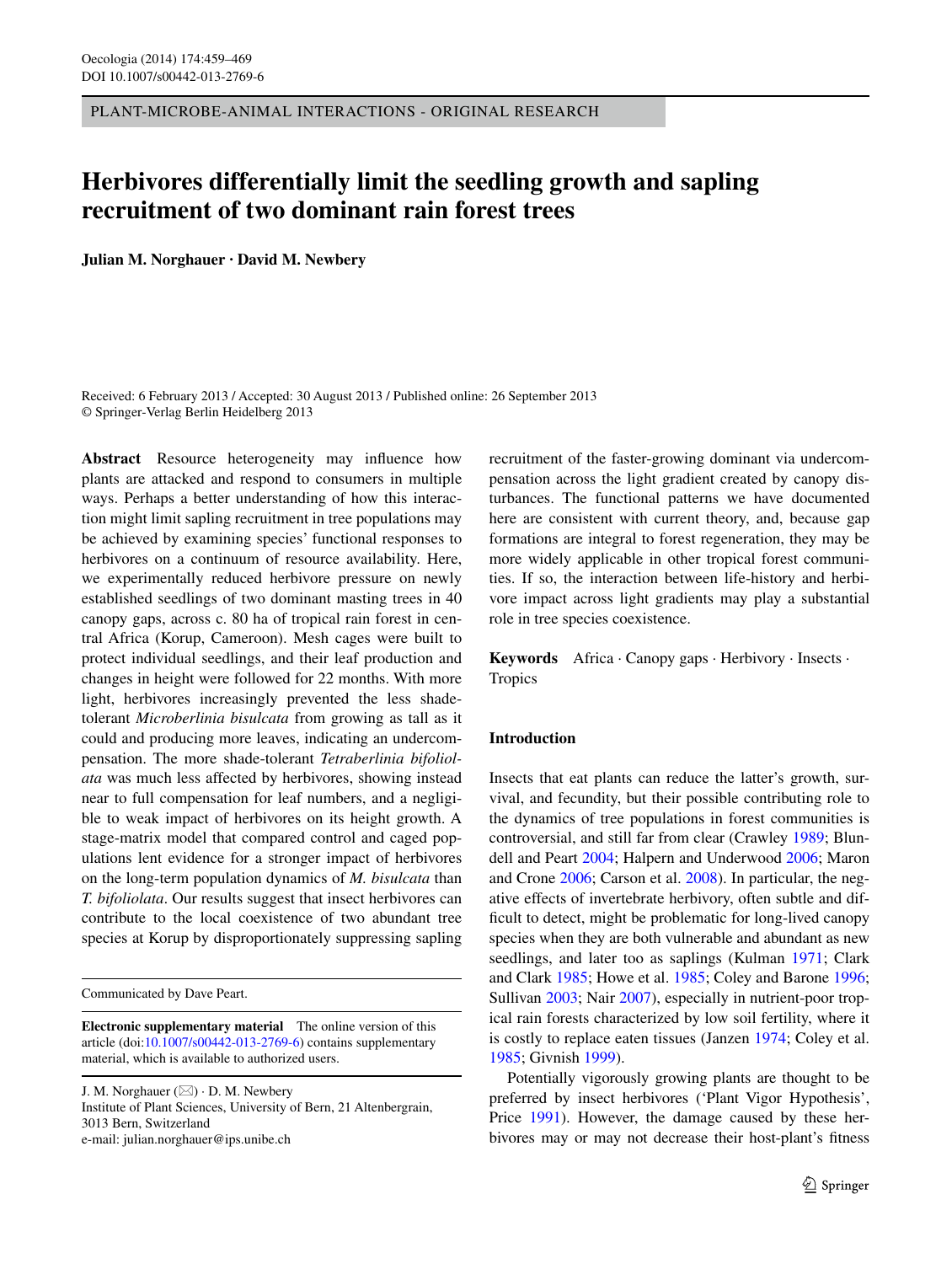depending on the availability of scarce resources in its environment which could influence a plant's tolerance to attack ('Limiting Resource Hypothesis'; Wise and Abra-hamson [2007](#page-10-3)). And both aspects of these interactions can differ between species and likely also change with ontogeny (Boege and Marquis [2005](#page-9-12); Nair [2007](#page-10-1)). In contrast to these plastic responses within populations, among species a positive correlation is expected between the intensity of herbivory and plant performance (Coley [1987\)](#page-9-13), especially if intrinsic plant growth rates are used (i.e., those measured in the absence of herbivory). This is because of a physiological trade-off between the evolved capacity for faster growth under favorable resource conditions at the cost of lower investment in constitutive defenses ('Resource Availability Hypothesis'; Coley et al. [1985](#page-9-10); reviewed recently by Endara and Coley [2011\)](#page-9-14). At the community level, several lines of theory further suggest that plant diversity is maintained if there is a greater negative impact of herbivory, in particular by generalists, on the competitively dominant species than upon the less dominant species (Pacala and Crawley [1992](#page-10-4); Holt and Lawton [1994](#page-9-15) and references therein; see recent reviews by Carson et al. [2008;](#page-9-4) Viola et al. [2010](#page-10-5); and studies by Dyer et al. [2010](#page-9-16); Clark et al. [2012\)](#page-9-17).

Light is the scarcest resource for new seedlings in the understory of tropical rain forests  $\left($  < 1–3 % full sun), except at places where above-average PAR (photosynthetically active radiation) is temporally admitted by small-scale canopy disturbances created by trees snapping or tipping over, or losing parts of their crowns (Chazdon et al. [1996](#page-9-18)). These 'canopy gaps' create a continuous, shifting mosaic of patches of competing vegetation, where height growth is of selective advantage for a tree species (Denslow [1987](#page-9-19); Kellner et al. [2009](#page-9-20)). Being a fundamental feature of many forests in general, gaps likely affect the population dynamics and species composition of not only pioneer trees but also those species varying widely in shade tolerance early in their ontogeny (Hartshorn [1978;](#page-9-21) Canham [1989](#page-9-22); Chazdon et al. [1996](#page-9-18); Wright et al. [2003](#page-10-6)). Nevertheless, because increased light promotes vigorous plant growth, gaps are 'rich islands of food' for invertebrate herbivores (Richards and Coley [2007\)](#page-10-7). To better understand how the latter might limit tree species' recruitment, and perhaps promote their coexistence, it seems their impact in and around gaps cannot be ignored (Hartshorn [1978](#page-9-21); Connell [1989;](#page-9-23) e.g., Pearson et al. [2003](#page-10-8); Norghauer et al. [2008;](#page-10-9) Eichhorn et al. [2010\)](#page-9-24).

In reality, moreover, light levels will vary both within and among gaps, and grade into the surrounding forest matrix (Canham [1989;](#page-9-22) Chazdon et al. [1996](#page-9-18)). So perhaps a better way to investigate the impact of herbivores on plant growth rates is by considering light resources on a continuum, as shown in Fig. [1](#page-2-0). This suggests multiple responses in populations of plants—possibly shifting the relative resistances and competitive abilities of co-existing species (Hartshorn [1978](#page-9-21); Connell [1989](#page-9-23)). In Fig. [1a](#page-2-0), freedom from herbivore attack does not improve growth of seedlings because they are well defended against herbivores (when present), or they are able to replace any eaten tissues (or a combination of these responses). But if herbivores attack the more vigorously growing seedlings in a population (Fig. [1c](#page-2-0)), as suggested by the Plant Vigor Hypothesis, then their negative impact in the absence of mechanisms to compensate for lost tissues should be greater at higher rather than lower light levels (all other factors being equal). Because individuals fail to grow at their maximum intrinsic rate, this leads to a general negative impact due to this undercompensation ( $= -$ ' symbols). There is then greater variation in performance among individuals in the population than is seen in Fig. [1b](#page-2-0); for which a difference in the negative impact on growth from herbivory does not change with increasing light availability. Three other, more subtle, outcomes might occur due to increasing tolerance to damage and/or decreased susceptibility with changing light levels (Fig. [1d](#page-2-0)–f). Any of them can result in a reduced negative impact of herbivory such that plant growth becomes the same as without herbivores at higher light levels that facilitate compensation in growth (Fig. [1](#page-2-0)d), as suggested by the limiting resource model. Alternatively, there is a positive impact of herbivory in the form of overcompensation  $(= +$ ' symbols) for damage at higher light levels with undercompensation at lower light levels (Fig. [1e](#page-2-0)); or, again, overcompensation occurs at only lower light levels while undercompensation prevails at higher light levels (Fig. [1](#page-2-0)f). The functional forms of Fig. [1](#page-2-0) may have important consequences for the dynamics of long-lived tree species because, while 'fast-growers' are in the minority as seedlings, they usually contribute disproportionately strongly to sapling recruitment (which in turn determines the potential composition of the canopy). Therefore, a better understanding of functional growth responses to herbivory could yield insight into 'top–down' limitations on sapling recruitment, and they should vary predictably among species differing in key life-history traits (Coley et al. [1985\)](#page-9-10). Surprisingly, such responses have gone mostly untested in forest trees (Hawkes and Sullivan [2001;](#page-9-25) Boege and Marquis [2005](#page-9-12); Marquis [2005\)](#page-9-26).

A suitable place to investigate these interactions is in the ancient forest of Korup National Park (KNP) in central Africa. Here, the huge dominant *Microberlinia bisulcata* A. Chev. (Caesalpiniaceae) has formed a large 272-ha grove with two co-dominating, though more shade-tolerant, canopy trees [*Tetraberlinia bifoliolata* (Harms) Haumann and *T. korupensis* Wieringa (also Caesalpiniaceae)] (see Newbery et al. [2004](#page-10-10), [2013\)](#page-10-11). Earlier experiments at Korup by Green and Newbery [\(2001](#page-9-27)) revealed that, among nine more common species tested under increasing levels of light availability (1.3–36 % PAR), *M. bisulcata* had the lowest above-ground biomass in the field relative to herbivore-free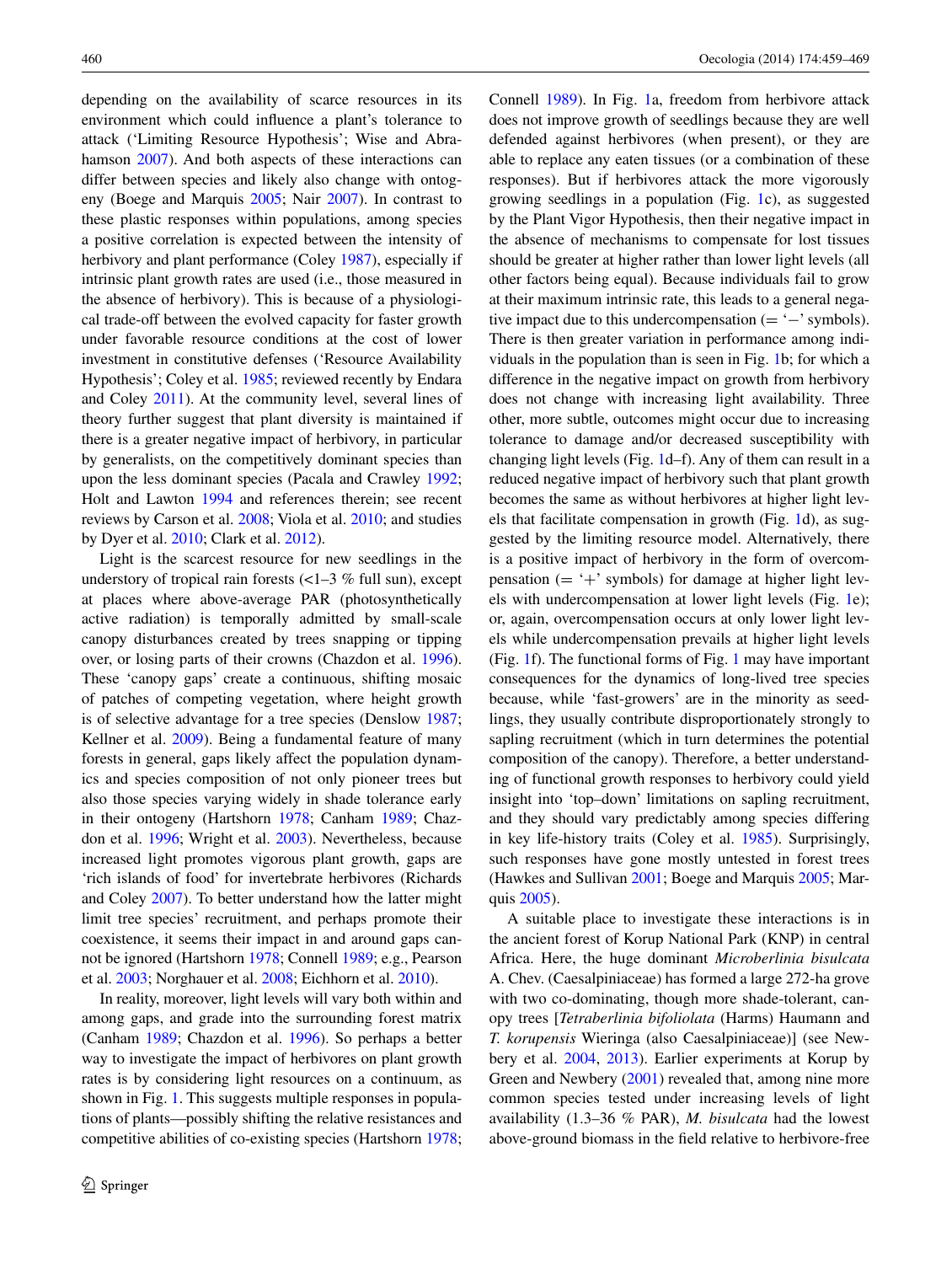<span id="page-2-0"></span>**Fig. 1** Hypothesized differential impacts of herbivory on plant growth as a function of available light. The impact of herbivory on growth is estimated from the size of the area between the two lines, which are plant responses in the field for individuals with and without their herbivores, across the range of light levels experienced by the population at a site. A negative impact on plant growth (denoted by '−') results from undercompensation in response to herbivory; a positive impact (denoted by  $+$ ) indicates an overcompensation to herbivory



Full sunlight or canopy openness (%)

conditions in the nursery, leading the authors to hypothesize a relatively strong role for insect herbivores limiting the early tree growth of this species, and a lesser role for *T. bifoliolata* and *T. korupensis*. To test this hypothesis, we protected naturally established seedlings of *M. bisulcata* and *T. bifoliolata*, one of the *Tetraberlinia* species, from attack by above-ground herbivores in many gaps. We had two questions: (1) do *M. bisulcata* and *T. bifoliolata* have functional growth responses to herbivory that are consistent with the Plant Vigor Hypothesis? and (2) what are the possible demographic implications of these different impacts of herbivory on seedling growth for sapling recruitment in each species' population?

# **Materials and methods**

# Study site and species

The experiment was done in moist lowland tropical forest in the south of KNP (SW Cameroon) in the 82.5-ha permanent 'P-plot' set-up in 1990–1991  $(5^{\circ}10^{\prime})$ N,  $8^{\circ}52^{\prime}$ E; Newbery et al. [2004\)](#page-10-10). The climate is very wet but punctuated by a few very dry months (Fig. [2\)](#page-3-0). Annual rainfall exceeds 5,000 mm and drains well on the forest's sandy soils which are nutrient-poor in phosphorus and potassium (Newbery et al. [2006](#page-10-12)). Nevertheless, in the P-plot, 186 tree species were found with 20 or more stems  $\geq 10$  cm diameter in 1991, and in the 2005 plot enumeration, the relative abundance of *M. bisulcata* and *T. bifoliolata* amongst stems ≥50 cm in diameter was 18.3 and 10.1 %, respectively. These large trees amounted to 38.8 and 10.6 %, respectively, of the basal area of the overstory tree community (Newbery et al. [2013](#page-10-11)). New seedlings of *M. bisulcata* have 3–6 pinnately compound leaves, while *T. bifoliolata* has two leaves each with two leaflets (a "leaflet"  $=$  a "leaf" in analyses; Norghauer and Newbery [2011](#page-10-13)). Both species become established in the mid-to-late wet season from ballistically dispersed seeds in masting events 2–3 years apart (Green and Newbery [2001](#page-9-27); Newbery et al. [2006](#page-10-12)).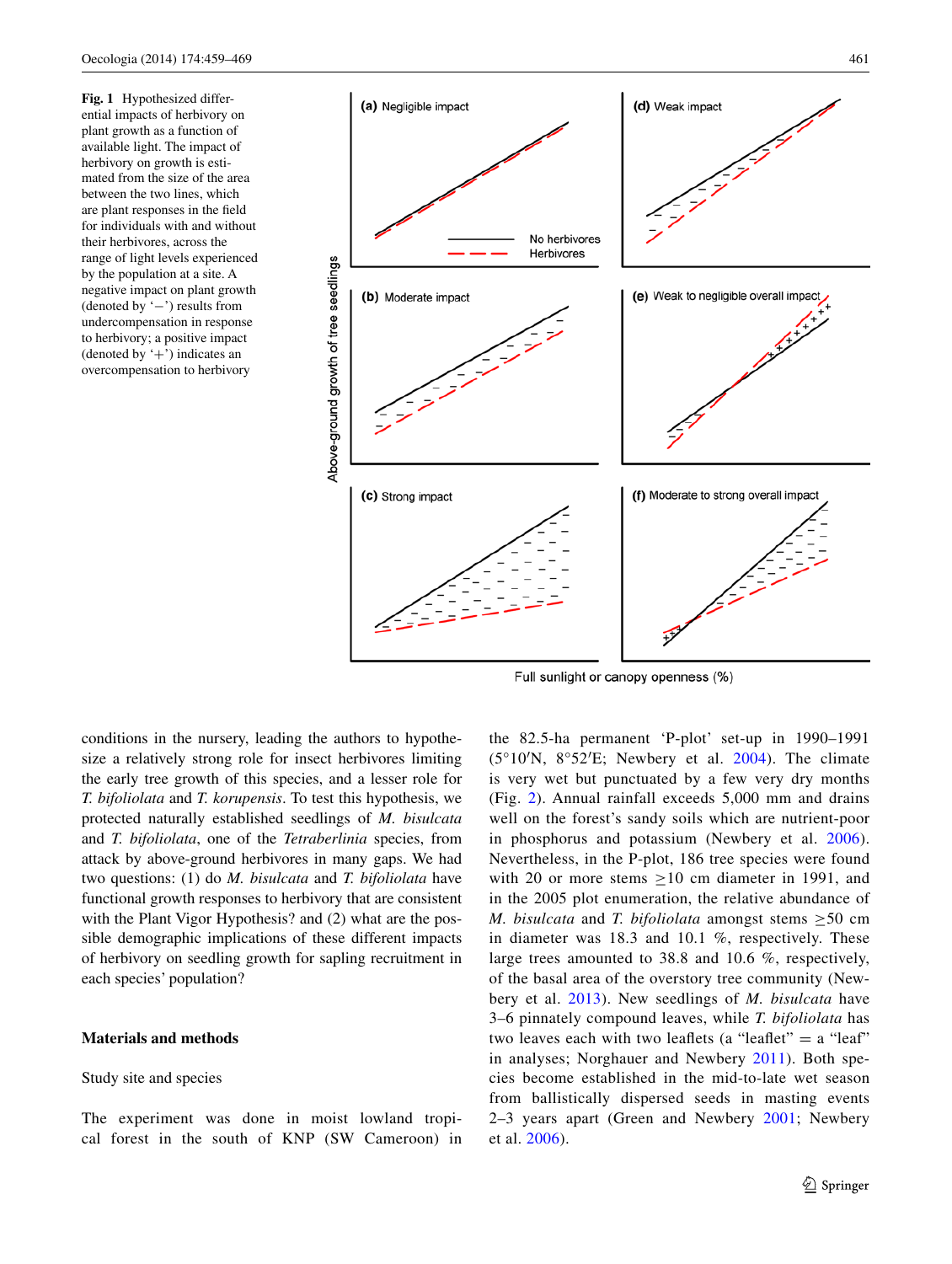

<span id="page-3-0"></span>**Fig. 2** Seasonal distribution of precipitation over the time-course of the experiment. Also shown are long-term means of monthly rainfall sums (see Newbery et al. [2006](#page-10-12)). The first census interval included the latter part of the 2007–2008 dry season and most of the 2008 wet season  $(DW_1)$ ; the second interval included all of the 2008–2009 dry season  $(D_2)$ ; the third interval was primarily the 2009 wet season  $(W_2)$ 

#### Experimental design and installation

To control for prior exposure to herbivores, and possible size-/age-related confounding effects, we used only wild, newly established seedlings from the concurrent 2007 masting of *M. bisulcata* and *T. bifoliolata* populations (Norghauer and Newbery [2011\)](#page-10-13). These new seedlings can be readily distinguished from older seedlings by their non-lignified stems. Over a 1-week period (28 November 2007–4 December 2007) c. 80 ha of the rectangular P-plot were searched systematically for naturally-formed gaps with suitable seedlings (Fig. [2\)](#page-3-0). These had  $(1)$  to be firmly rooted, to minimize drought stress; (2) to be 'free-to-grow', i.e., not already overtopped by neighboring plants; (3) to have their original leaves present; and (4) to be relatively damage-free (<5 % of leaf area missing). The only criterion for defining gaps was a noticeable projected opening in the canopy with signs of tree or branch fall. Of 40 gaps found suitable, 4 were amongst the largest yet mostly within 50 m of the plot boundary (see ESM resource 1).

Flagged seedlings were randomly assigned to exposure ('control') or protection from insect herbivores ('caged'), but this was done on a pair-wise basis in larger gaps to better intersperse the treatments. Protection was achieved via physical, not chemical, exclusion by building mesh cages around individual seedlings. (At KNP, the use of insecticides is prohibited.) Cages measured c.  $40 \times 40 \times 50$ -cm tall, with a few cm of mesh buried to keep out ground insects. They were each supported by four bamboo posts to which the mesh was stapled. Controls had just  $50 \times 50$ -cm rooftops (sides open). Care was taken to minimize disturbance to vegetation and woody debris around seedlings during their installation: there was no weeding. The mesh type used was ECONET B (hole size  $1 \times 4$  mm; Ludwig-Svensson, Sweden), chosen for its durability and ability to exclude leaf-chewing insects of medium body size—Lepidoptera, Orthoptera, Phasmida, and Hymenoptera—while permitting 90 % direct light transmission (82 % diffuse) and 95 % air flow (manufacturer's specifications). Given this substantial air flow, we assumed that any pathogen activity not depressed by the higher light in canopy gaps (Augspurger and Kelly [1984\)](#page-9-28) was neither impeded nor promoted in mesh cages unless strictly dependent upon insect vectors.

The treatments were applied to 280 seedlings during a 1-month period (13 December 2007–13 January 2008; Fig. [2](#page-3-0)). At this time, their initial heights were measured, and their leaves counted, marked with fine nylon thread, and scored for overall missing leaf area (ESM resource 2). Before the treatments were installed, the majority (81.8 %) of these 280 seedlings still had  $\lt 5$  % leaf area missing; while 43 seedlings had since accrued 5 to <20 % leaf damage (occurring on 20 control and 23 caged seedlings) and just 8 seedlings had 20 to <50 % damage (3 control and 5 caged seedlings). Some untreated *M. bisulcata* seedlings (and a few *T. bifoliolata*) were left flagged to serve as potential 'replacement seedlings' in case of seedling death. Beginning on 18 December 2007, the roofs of the cages and the controls were cleaned of litter (leaves and twigs) every 5–7 days until November 2009. The litter was slipped into the cages or under the rooftops of controls.

#### Light measurements

On overcast days, PPFD (photosynthetic photon flux density;  $\times 10 \ \mu \text{mol/m}^2/\text{s}$ ) was recorded above each seedling with a quantum photon sensor (model SKP215; Skye Instruments, Powys, UK) mounted on a tripod at 1-m height (or higher for fast-growing seedlings). Another sensor (same model) was positioned at c. 25 m height above the clearing at our camp (c. 0.5 km east of the P-plot). PPFD was recorded manually at 2-min intervals, and the values later synchronized (to the nearest min) with those from the plot. These one-time measurements of %PPFD transmitted through the canopy are expected to be well correlated with the total daily mean %PPFD (see Messier and Puttonen [1995](#page-10-14)), and have been applied in tropical rain forest studies before (e.g., Nicotra et al. [1999\)](#page-10-15). We could not, however, measure %PPFD at the start of the experiment because the prevailing dry season precluded the necessary overcast conditions, and many canopy trees were undergoing leaf exchange. Two sets of readings were taken: a complete set midway into the experiment (15–21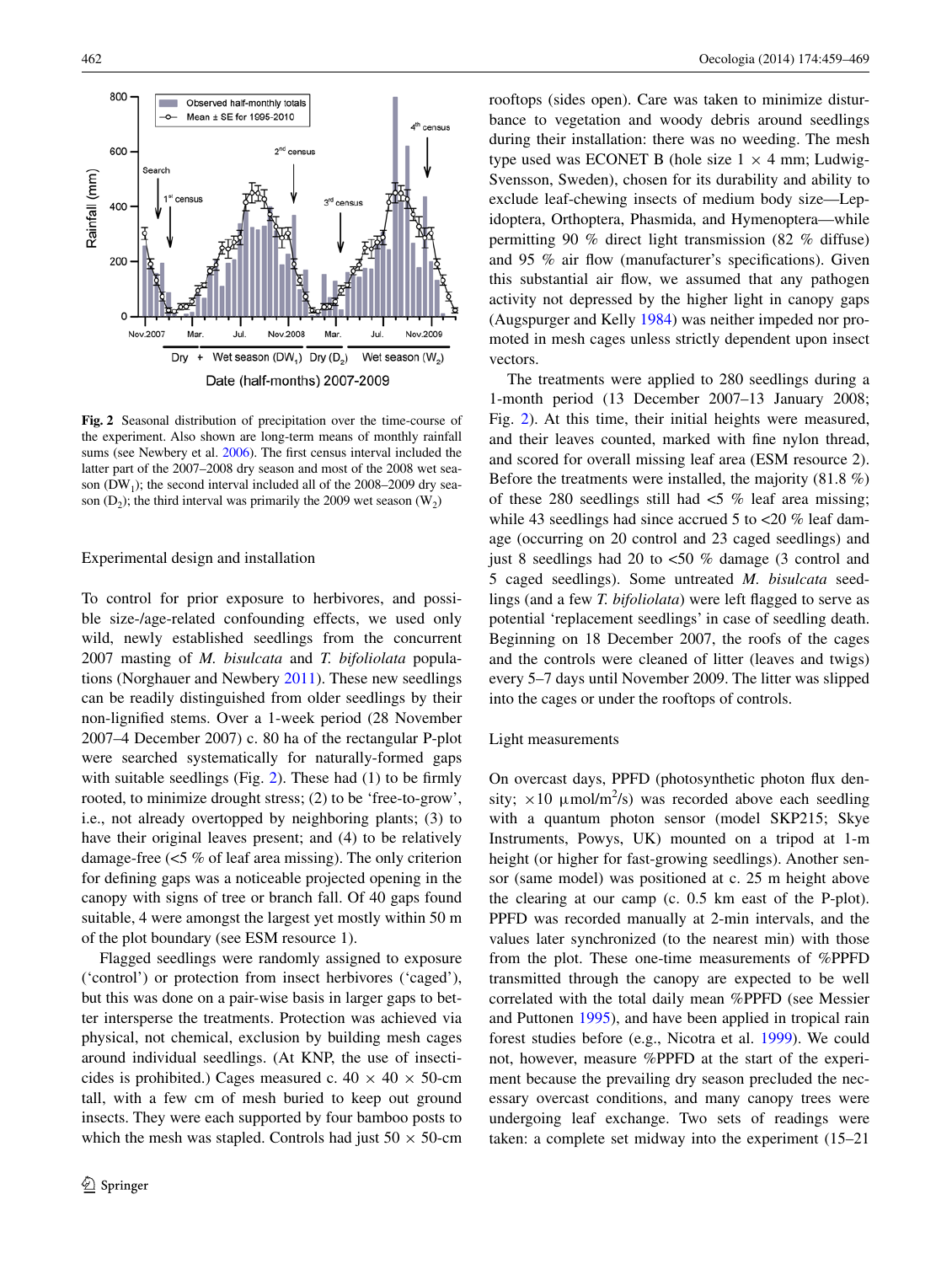November 2008; %PPFD<sub>mid</sub>), and a second one at the end (11–18 November 2009, survivors only; %PPFD $_{\text{end}}$ ). Five additional sets of light readings were taken inside and outside the treatments (control and caged) (see ESM resource 3). Used mesh material was checked for changes in light transmittance due to weathering (see ESM resource 4). For comparative purposes, hemispherical photography was used to quantify percent canopy openness (%CO) above control and caged seedlings (described in ESM resource 5).

About halfway into the experiment (mid-November 2008) no differences in either %PPFD<sub>mid</sub> or %CO<sub>mid</sub> were detected between treatments for either species (main effects and species x treatments interaction, six  $P$  values  $= 0.197 -$ 0.854; see ESM resource 2). About 1 year later, light availability was reduced by 22–33 % for %PPFD<sub>end</sub> (less of a change for  $%CO<sub>end</sub>$ ; but, as before, no differences were detected between species or treatments, nor was their interaction significant (six  $P$  values = 0.242–0.854; ESM resource 2). Our in situ and ex situ checks comparing light levels inside the two different mesh structures (caged vs. control) revealed negligible differences between them (see ESM resources 3, 4).

#### Growth measurements

There were no significant differences in starting height and leaf numbers between the herbivory treatments (LMM,  $P = 0.948$  and 0.708, respectively), or indications that treatments interacted with species ( $P = 0.651$  and 0.700). Generally, seedlings of *M. bisulcata* were slightly taller, with 1–2 more leaves, than those of *T. bifoliolata* (LMM, main species effect:  $F_{1,159,3} = 8.22$ ,  $P = 0.005$ ;  $F_{1,240,1} = 92.2$ ,  $P \ll 0.001$ , respectively; ESM resource 2).

After the treatment installation (designated census 1), seedlings were re-censused for changes in size at three later times (i.e. censuses 2–4; on 9–14 November 2008, 11–15 March 2009, and 4–10 October 2009, respectively). The aim was to have censuses close to the dry–wet season transitions to obtain intervals of wetter versus drier periods for testing the functional responses to insect herbivores (Fig. [2](#page-3-0)). This is an important consideration because the abundance and activity of some insect guilds in tropical forests is probably affected by drier conditions (Coley and Barone [1996](#page-9-8); Nair [2007\)](#page-10-1). The three census intervals corresponded to the latter half of the first dry season and most the first wet season  $(DW_1)$ , most of the second dry season  $(D_2)$ , and almost the entire second wet season ( $W_2$ ; Fig. [2\)](#page-3-0). At each census, survivors were measured for their height to topmost alive point of the plant  $(=$  relaxed height). Numbers of new leaves produced since, and old leaves retained from, a prior census were also recorded (total  $=$  new  $+$  prior). Each of these new leaves were also scored on a scale of 1–5 for its missing leaf area (1: <5 %, 2: 5 to <20 %, 3: 20 to <50 %, 4:

50 to <75 %, and 5: >75 %). A well-known problem, however, with static measures of herbivory is that they will miss cases of 100 % defoliation or premature leaf abscission, especially of young leaves (Coley and Barone [1996\)](#page-9-8). To track leaf production, pieces of fine copper wire were tied round stems just below points of most recent leaf expansion. Because many big seedlings in flush at census 4 had flaccid leaves, all heights were re-measured to the highest stem point (10–12 November 2009). Stem height regressed on relaxed height had slope values of nearly 1.0 ( $log_{10}(y)$  =  $1.0037 \log_{10}(x) - 0.0011$  and  $\log_{10}(y) = 0.9708 \log_{10}(x) +$ 0.0527 for *M. bisulcata* and *T. bifoliolata*, respectively;  $n = 164$  and 82).

Cages and control rooftops were replaced as soon as possible after any damage to them was noticed. For the faster growing seedlings, cages had to be enlarged, but rarely more than three times, to reach one of the following six sizes:  $50 \times 50 \times 75$  or 100 cm,  $75 \times 75 \times 100$  or 150 cm, or  $100 \times 100 \times 150$  or 200 cm. On an enlargement, the rooftop of the nearest control was also replaced soon afterwards, because the latter was most likely to be in a more similar light environment as the enlarged cage unit. This new mesh material on controls thus ensured that both treatments continued to have similar light transmission, since wearing of mesh slightly reduced this (see ESM resources 3, 4). To maintain sample sizes, those seedlings that had died by censuses 2 and 3 (mostly controls due to felling of their stems near the ground by putative rodents) were replaced, where feasible, by the flagged standbys. These 'replacement seedlings' amounted to 35 *M. bisulcata* (32 for controls) and 3 *T. bifoliolata* seedlings (all controls) added at census 2. Seven more *M. bisulcata* replacement seedlings were added at census 3 (6 controls, 1 caged). This mortality introduced a small but unavoidable confounding effect to our cage treatments, because the latter excluded mammals and not just medium-sized insects as was our original focus. With clipped seedlings discounted, mortality per annum was 7.27 and 3.91 % for control and caged *M. bisulcata*, respectively (likewise for *T. bifoliolata*: 3.97 and  $2.51\%$ ).

Data analysis

#### *Growth variables*

 To standardize for differences in initial plant height (ESM resource 1) we used relative growth rate, calculated as: RGR-HT = [ln  $(ht_2)$  – ln  $(ht_1)$ ]/ $(t_2 - t_1)$ ; where  $ht_1$  and  $ht_2$  were heights at times  $t_1$  and  $t_2$  which corresponded to the start and end of the time interval between censuses (units of cm cm<sup>-1</sup> year<sup>-1</sup>). The length of time from the median date of census 1 to census 4 was 1.875 year; for intervals  $DW_1$ ,  $D_2$ , and  $W_2$ , they were 0.875, 0.333, and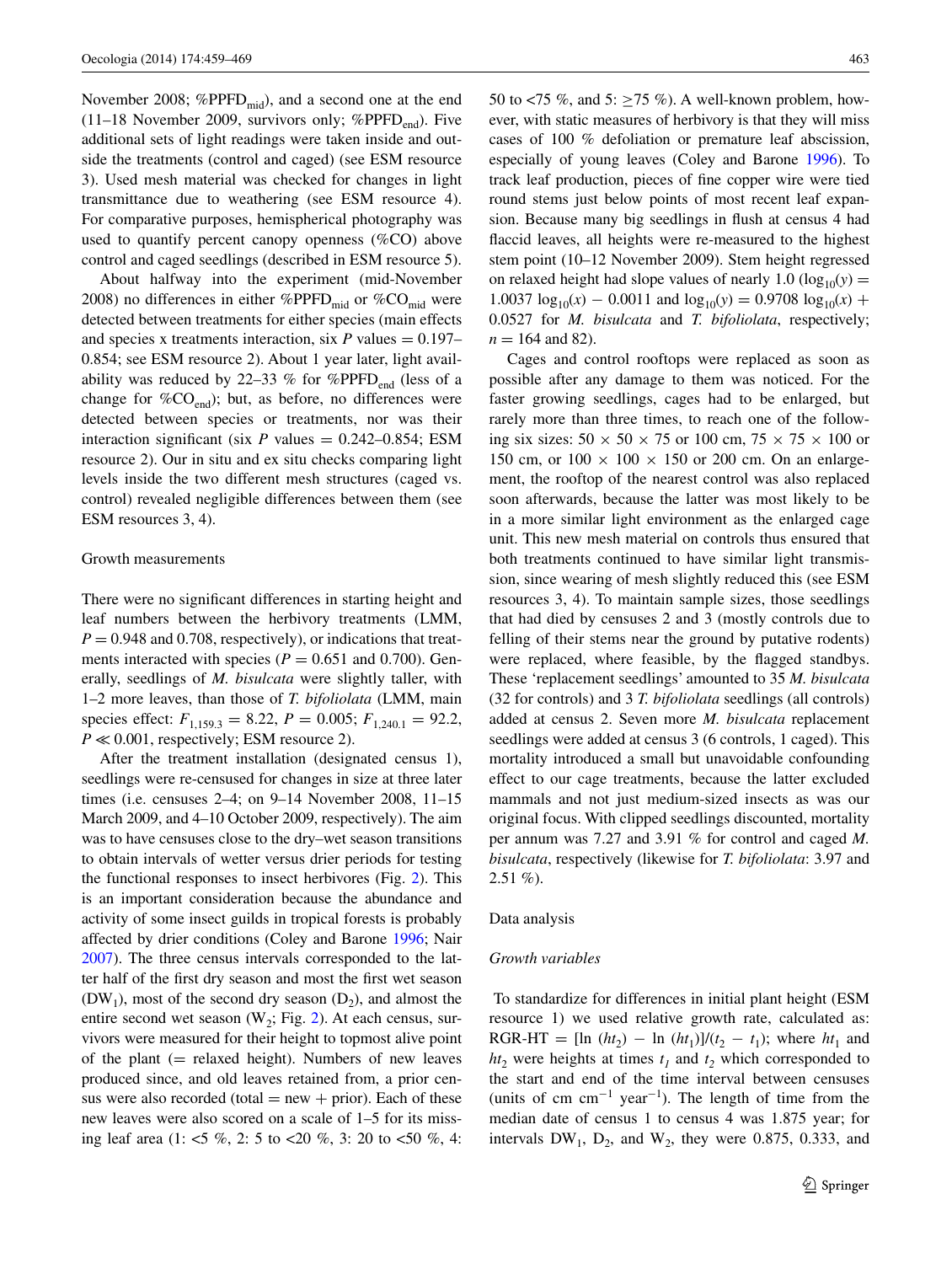0.666 years, respectively (Fig. [2](#page-3-0)). Numbers of leaves produced in intervals  $DW_1$ ,  $D_2$ , or  $W_2$  were divided by the corresponding numbers at the start of the census interval, expressed as relative leaf production (of new leaves), RLP-NL (dimensionless).

Using RGR-HT did not bias the analyses in any appreciable way, as has been suggested by Blundell and Peart [\(2001](#page-9-29)) that it might under certain conditions. We concluded this on three grounds: (1) the treatment groups (control vs. caged) had near-identical shapes for their frequency distributions and the same ranges of starting heights for each species (ESM resource 2); (2) RGR-HT graphed as a function of starting height yielded a flat relationship, indicating that it was not height-dependent for either species (control group,  $P = 0.196$  and  $P = 0.476$  for *M. bisulcata* and *T. bifoliolata*, respectively; caged group,  $P = 0.134$ ,  $P = 0.467$ ; and (3) the relationship between absolute growth rate and starting height was also flat (control group,  $P = 0.191, 0331$ ; caged group,  $P = 0.112, 0.397$ ).

#### *Functional responses*

 To test each species response to herbivory (Fig. [1\)](#page-2-0), and to avoid pseudo-replication, we compared gap-level means of RGR-HT and RLP-NL in each of the intervals  $DW_1$ ,  $D_2$ , and  $W_2$ , and their mean final stem height and total number of leaves on seedlings at census 4, between caged and control treatments across the range of light availability measured midway through the experiment (%PPFD-<sub>mid</sub>). Analyses were repeated for intervals  $D_2$  and  $W_2$ excluding the replaced seedlings. Linear mixed models (LMMs) using REML were run in GenStat v.14.1 (VSNI, Hemel Hempstead, UK) to test for significant differences in slope between caged versus control, i.e. a significant light  $\times$  treatment interaction term. Gap location was a random (block) term, and explained variation in growth at the between-block level and thus accommodated possible effects arising from spatial autocorrelation across the many gaps. The goodness-of-fit  $(R^2)$  of each of the mixed-effects models was calculated using the method of Nakagawa and Schielzeth [\(2013](#page-10-16)). Five seedlings had to be omitted in one or more intervals because the caged treatment had been clearly compromised (high defoliation inside the mesh). There were no other signs of breaches of the individually caged seedlings in the gaps by herbivores.

# *Population matrix models*

We built basic  $5 \times 5$  stage-structured models for each of the eight combinations of two species  $\times$  two treatments  $\times$  two measures of seedling growth (following Halpern and Underwood [2006:](#page-9-2) Fig. 1 on p. 925). The stages were seeds, seedlings, saplings, juveniles, and adults. For each species' projected population growth rate  $(\lambda)$ , all matrix elements were identical except for the probabilities of a seedling remaining one, and of making the transition to a sapling via growth, i.e. sapling recruitment  $(P_2 \text{ and } G_2$ respectively). These changed stasis and growth elements were calculated from the impact of herbivory (caged vs. control effect), and depended on whether absolute height growth rate was either represented by the overall median of the surviving seedlings across all gaps or instead by the mean of the upper quartile, Q4 (i.e., the "fast growers"). To calculate  $G_2$ , following Zuidema and Boot [\(2002](#page-10-17): p. 10), these annual growth rates were multiplied by the annual probability of seedling survival  $(S_2)$  of each species in gaps and then divided by the height difference (cm) between a newly established seedling (see ESM resource 2) and 250-cm-tall stem which is equivalent to a 1-cm dbh sapling (Newbery et al. [2010\)](#page-10-18). In turn, to calculate  $P_2$ , this  $G_2$  was subtracted from  $S_2$ . Details of other inputs from external data sources required to build the matrices (which assumed no density-dependent dynamics) are provided in ESM resource 6.

## **Results**

# Functional responses

In the first interval,  $DW_1$ , clear differences were apparent between the functional responses of *M. bisulcata* and *T. bifoliolata*. The impact of herbivores on *M. bisulcata* seedlings increased with increasing light availability (log %PPFD<sub>mid</sub>) for both RGR-HT and RLP-NL (Fig. [3a](#page-6-0), e). This corresponded to a strong impact due to undercompensation, as defined in Fig. [1](#page-2-0)c. By contrast, slopes for caged versus control *T. bifoliolata* seedlings only marginally diverged for RGR-HT and were not significantly different for RLP-NL (Fig. [4a](#page-6-1), e). Nevertheless, caged seedlings outgrew controls in height (main effect of treatment, T). The key to the functional responses depicted in Fig. [1](#page-2-0)c–f is the significance of the light  $\times$  treatment interaction term. In the second interval,  $D_2$ , with replacement seedlings, the herbivore impact was statistically negligible for both species and both growth variables (Figs. [3b](#page-6-0), f, [4](#page-6-1)b, f). In other words, there was near complete compensation for any damaged tissues in the species (see Fig. [1](#page-2-0)a). Similar results were obtained for *M. bisulcata* when replacement seedlings were omitted, except that the interaction term for RLP-NL was now significant  $(P = 0.024)$  (Fig. [1f](#page-2-0)). Only one *T. bifoliolata* seedling had to be replaced, so analyses were not repeated for this species.

In the third interval,  $W_2$ , also with replacement seedlings, the functional response of *M. bisulcata* shifted back towards the pattern in  $DW_1$ , showing a strong to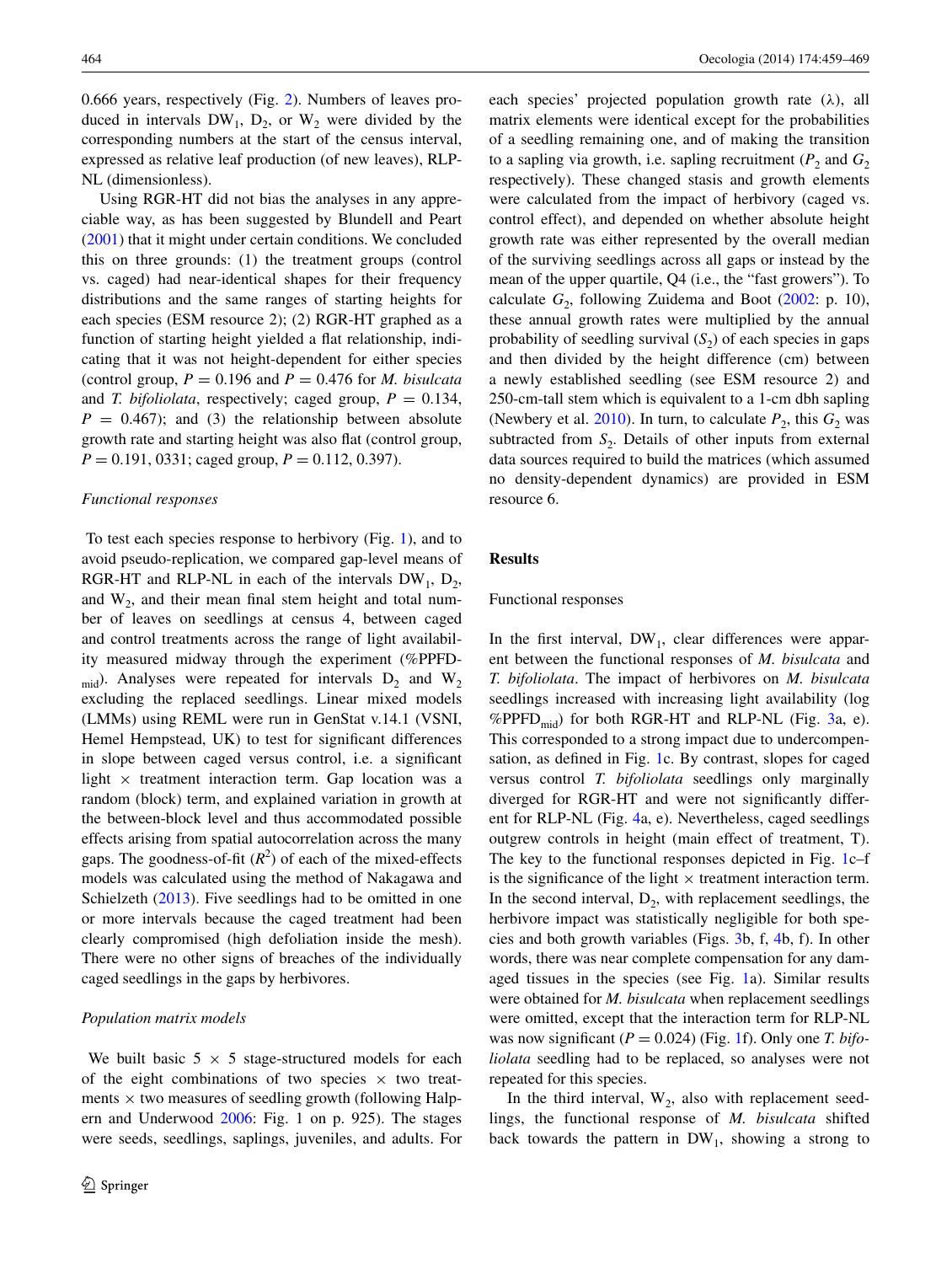

Log (%PPFD $_{mid}$  transmission x 100)

<span id="page-6-0"></span>**Fig. 3** Growth responses of *Microberlinia bisulcata* to increasing light availability (L) under two herbivore treatments (caged vs. control, T) at Korup, Cameroon. **a**–**c** Relative growth rate in height, RGR-HT, and **e**–**g** the relative production of new leaves, RLP-NL, in three consecutive census intervals, and the **d** absolute heights and **h** number of leaves of seedlings at the end of the experiment.

Points represent the individual gap locations, using means of growth and light availability across seedlings data; in **c**, a caged outlier (−0.33 cm cm−<sup>1</sup> year−<sup>1</sup> ) was removed. The arrow in **f** points to a gap location which, when removed from the sample, markedly changed the probability value of the  $L \times T$  interaction



<span id="page-6-1"></span>**Fig. 4** Growth responses of *Tetraberlinia bifoliolata* to increasing light availability (L) under two herbivore treatments (caged vs. control, T) at Korup, Cameroon. **a**–**c** Relative growth rate in height, RGR-HT, and **e**–**g** the relative production of new leaves, RLP-NL, in three consecutive census intervals, and the **d** absolute heights and **h** number of leaves of seedlings at the end of the experiment. Points represent the individual gap locations, using means of growth and light availability across seedlings data. The pair of arrows in **a** point to an outlying shared gap location which, when removed from the sample, markedly changed the probability value of the  $L \times T$  interaction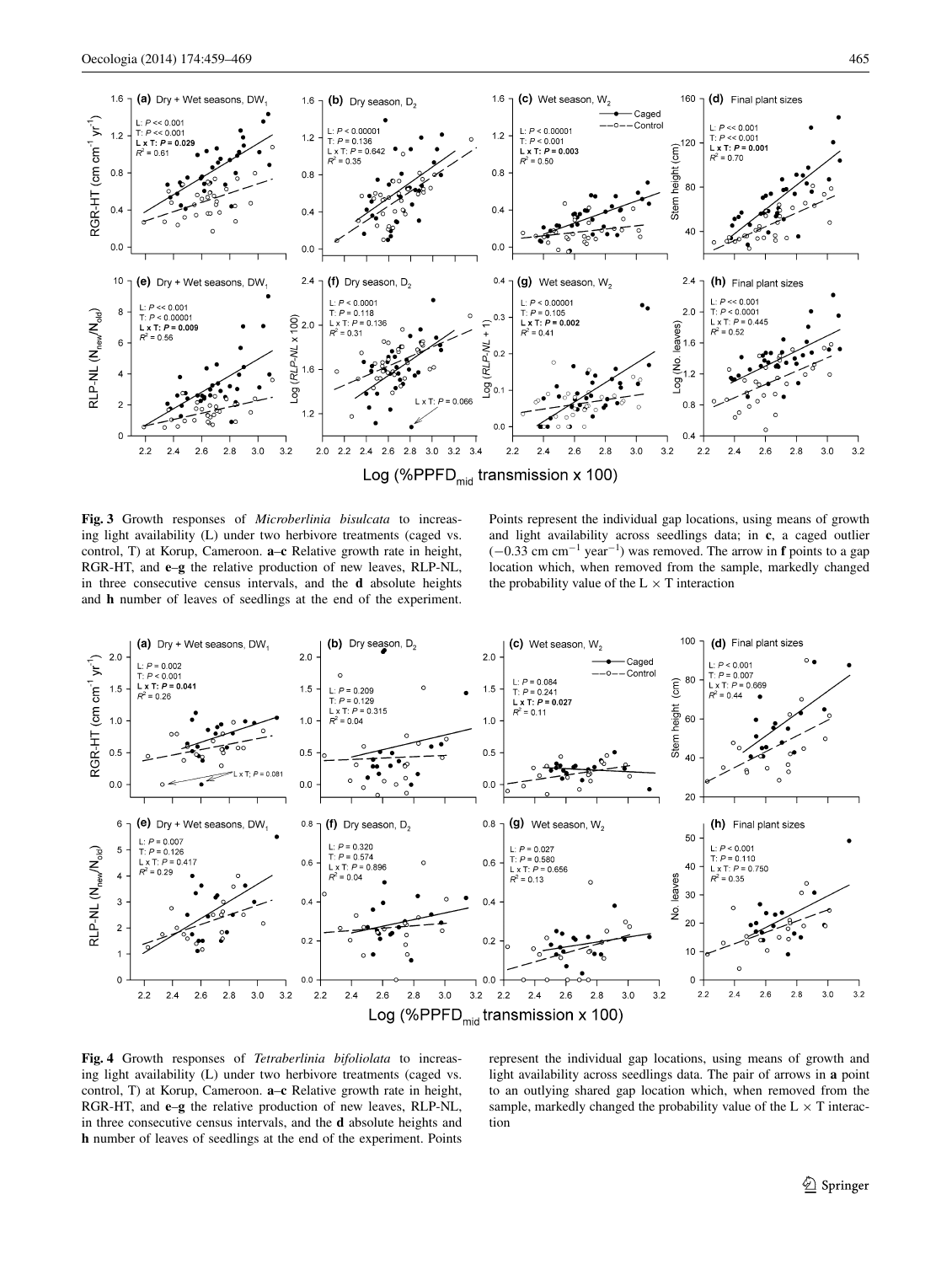moderate impact. For the controls, RGR-HT was overall much reduced compared to that in  $DW_1$ , and seedlings showed very little response to increasing light availability. For caged seedlings though, RGR-HT was likewise lower but responded positively to increasing light availability (Figs. [1h](#page-2-0), [3](#page-6-0)c). For RLP-NL in  $W_2$ , there was some evidence of a moderate impact via undercompensation in the upper two-thirds of the range in light levels (Figs. [1](#page-2-0)f, [3](#page-6-0)g). With *M. bisulcata* replacement seedlings excluded, this interaction remained significant ( $P = 0.027$ ), but for RGR-HT it did not ( $P = 0.382$ ), reverting to a moderate impact where undercompensation was even across light levels (Fig. [1b](#page-2-0)). For *T. bifoliolata*, a weak form of overcompensation occurred for RGR-HT (Fig. [1](#page-2-0)e), but not RLP-NL (Fig. [4](#page-6-1)c, g).

For *M. bisulcata*, the difference in absolute height at the end of the experiment between control and caged became larger with increasing light availability (Fig. [3](#page-6-0)d); by contrast, the pattern for *T. bifoliolata* was not significant (Fig. [4d](#page-6-1)). Although slopes were very similar for the two species under the controls [62.8 vs. 57.6 cm/unit log (%PPFD<sub>mid</sub>), respectively], the slope for *M. bisulcata* when it was caged almost doubled (to 109.5 cm/unit), whereas for *T. bifoliolata* it only increased slightly (Figs [3d](#page-6-0), [4](#page-6-1)d). Leaf numbers showed a moderate impact with even compensation (Fig. [1b](#page-2-0)) for *M. bisulcata* (Fig. [3h](#page-6-0)) yet no impact for *T. bifoliolata* (Fig. [4](#page-6-1)h). These last results confirmed the strong impact of herbivory across the whole experimental period on *M. bisulcata* but little, if any, negative impact on *T. bifoliolata*.

Static percent damage to new leaves produced in each time interval (DW<sub>1</sub>,  $D_2$ , and W<sub>2</sub>) was quite variable among control seedlings, but generally higher in the *M. bisulcata* than the *T. bifoliolata* population (see histograms in ESM resource 7). When species-specific damage was compared on seasonal basis using their median seedling scores, the difference between these two values was lowest in the second dry season,  $D_2$  (= 0.36; median scores of 1.36 for *M*. *bisulcata*, 1.00 for T*. bifoliolata*), as suggested by their functional responses for  $D_2$  (see Figs. [3b](#page-6-0), f, [4](#page-6-1)b, f). The median damage score for both  $DW_1$  and  $W_2$  was 2.0 (a possible range of 1.0–5.0) for *M. bisulcata*, whereas it was 1.33 and 1.25, respectively, for *T. bifoliolata*.

## Population dynamics

With a reduction of herbivores (caged treatment), median estimates of seedling growth rate across all gaps suggest that *M. bisulcata* would require 10.5 years to recruit to a sapling, and *T. bifoliolata* 14.4 years, which are about half and two-thirds the expected recruitment times of seedlings exposed to herbivores (controls, 22.7 and 22.5 years, respectively). Based on these estimates,

*M. bisulcata* had a relatively greater increase in population growth rate than *T. bifoliolata* when freed of herbivores (*M. bisulcata*,  $\lambda_{\text{control}} = 1.127$  vs.  $\lambda_{\text{caged}} = 1.157$ ; *T. bifoliolata*,  $\lambda_{\text{control}} = 1.094$  vs.  $\lambda_{\text{caged}} = 1.107$ ). Considering just the fast-growers (the upper quartile), these being the most likely recruits, the sapling recruitment times were reduced by almost a third for controls, to 8.3 and 7.9 years, respectively, for *T. bifoliolata* (*n* = 9) and *M. bisulcata*  $(n = 12)$ , but only by about half for caged seedlings, to 4.7 and 7.2 years, respectively  $(n = 10, 23)$ . Accordingly, the population growth rate increased for *M. bisulcata*  $(\lambda_{\text{control}} = 1.166 \text{ vs. } \lambda_{\text{caged}} = 1.189)$  more than for *T. bifoliolata* ( $\lambda_{\text{control}} = 1.124$  vs.  $\lambda_{\text{caged}} = 1.127$ ).

# **Discussion**

Our experiment in the P-plot at Korup is novel because we accomplished three things concurrently. First, we physically protected tree seedlings of two locally dominant species from insect attack. Second, we did so in many canopy gaps  $(n = 40)$  across a large area (c. 80 ha) commensurate with population-wide forest heterogeneity. Thirdly, we tested species' growth responses to herbivory as affected by light on a continuum. Equivalence in ambient light and its transmission through the mesh treatments was verified in detail; such checks are rarely made (see ESM resources 3, 4). The outcome of the study supported our central hypothesis that the early growth and sapling recruitment of *M. bisulcata* is strongly limited by herbivores, and that of the co-dominant *T. bifoliolata* much less so.

One proviso is that the cages also excluded terrestrial vertebrates. But these animals only slightly altered the sample size because they instantly killed some control seedlings of *M. bisulcata*, by completely biting through their stems near the ground (3–11 % across the three intervals, DW1, D2, W2; 0–2.5 % for *T. bifoliolata*). It is for this reason that replacement seedlings for some controls were used where possible. There was no evidence of any other kind of damage—browsing of leaves or shoots, or of seedlings with their tops bitten off or partially uprooted—from vertebrates in this experiment or seen collectively in over 15 years of field work onsite. Therefore, we are quite confident that the impact of vertebrates on *M. bisulcata* seedlings is restricted to mortality via 'stem-clipping'; they did not influence growth rates per se, which shaped the functional responses we investigated (see Fig. [1](#page-2-0)).

Undercompensation by *M. bisulcata* supports the general prediction of the Plant Vigor Hypothesis (Price [1991](#page-10-2); Fig. [1](#page-2-0)c). Three explanations are possible: (1) with more light, insects preferred larger *M. bisulcata* seedlings that provided them with more food; (2) its leaves were more edible (less resistant) at higher light levels; and/or (3) larger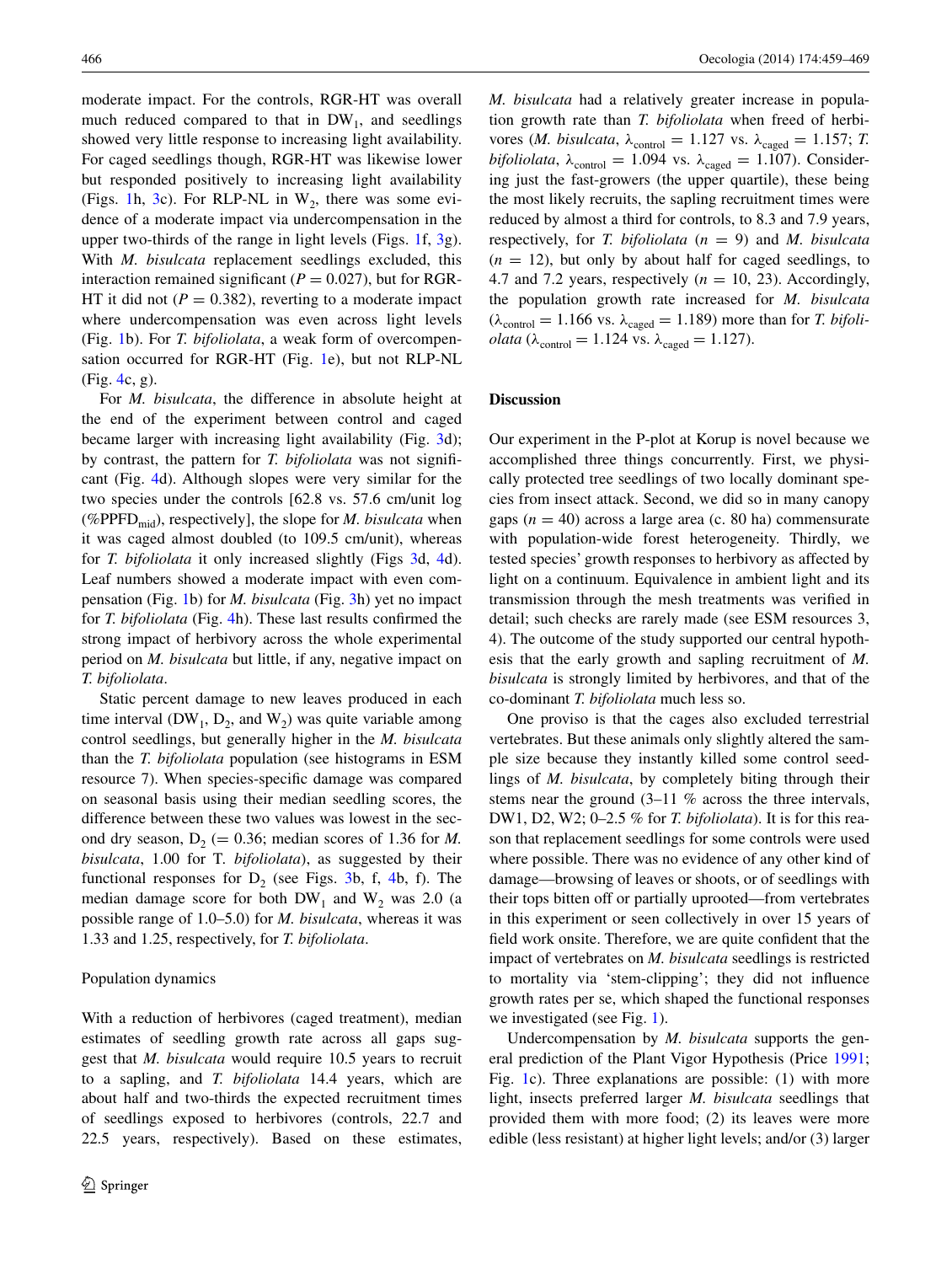seedlings were more easily found among gap vegetation than smaller ones. By contrast, growth of *T. bifoliolata* was much less impacted by insect herbivores, in spite of it being nearly as vigorous as *M. bisulcata* in the first interval  $(DW_1)$ , suggesting a general resistance. In support of a causal relationship between herbivory and plant performance is the five-fold and four-fold greater percentage of leaf area damaged in controls than caged seedlings of *M. bisulcata* and *T. bifoliolata*, respectively. Among controls, however, our static measures may have overlooked cases of 100 % defoliations, especially at higher light levels. Although we were unable to systematically sample (diurnally and seasonally) the invertebrates on both tree species' seedlings, grasshoppers, stick insects, and evidence of moth larvae feeding were observed on *M. bisulcata* leaves, though primarily grasshopper nymphs were seen eating *T. bifoliolata*. For neither species was there any sign of damage from shoot-borers.

We hypothesize that *M. bisulcata* is more palatable and nutritious, and less well defended chemically and physically against herbivores, than *T. bifoliolata*. Indeed, preliminary results indicate 43 % higher total phenolics concentrations and 39 % greater leaf mass per area (LMA) in *T. bifoliolata* than *M. bisulcata* leaves. The most plausible argument in favor of this species difference in allocation to constitutive defenses and differential susceptibility to insect herbivores is the Resource Availability Hypothesis (Coley et al. [1985;](#page-9-10) Endara and Coley [2011\)](#page-9-14). Our results are consistent with its predictions, given the relative difference in the shade tolerance of the two study species and their maximum growth rates; but they cannot be interpreted as a proper test of this hypothesis (which would require at least one more tree species).

In a meta-analysis of plant responses to manipulated herbivory and resource heterogeneity, Hawkes and Sullivan ([2001](#page-9-25)) reported only one woody species tested under changed light conditions (in a greenhouse). Recently, a different meta-analysis of studies involving species' responses to consumer removal and resource addition lacked any woody plants (Viola et al. [2010\)](#page-10-5). In their review of resource effects on plant tolerance to leaf damage, Wise and Abrahamson ([2007](#page-10-3)) documented only three studies that considered light in this context of plant growth: two of which were on grasses and a third on a small tree (*Celtis laevigata:* Ulmaceae) that used three shade levels in a greenhouse (but see also Blundell and Peart [2001](#page-9-29); Norghauer et al. [2008](#page-10-9); Salgado-Luarte and Gianoli [2010](#page-10-19)). Although not explicitly tested, a Panamanian study pointed to variable functional responses of three pioneer species when excluded from insects via mesh in 6 small and 11 large artificial gaps (in 12 ha; Pearson et al. [2003\)](#page-10-8). Clearly, to better understand the breadth of functional responses in diverse plant communities to herbivory, forest trees must be included in more experimental field studies.

Our matrix models suggested that insect herbivores, all else being equal, could contribute to curtailing the population growth of *M. bisulcata* (via undercompensation) much more than they could that of *T. bifoliolata*. In their review, Maron and Crone ([2006\)](#page-9-3) found that native invertebrate herbivores reduced  $\lambda$  on average by 0.12 in herb and shrub populations; by contrast,  $\lambda$  was reduced by up to c. 0.062 for *M. bisulcata*. Our models, however, considered only dynamics in gaps, which are transient and occupy a small area of the forest at any given time (here c. 6 %; see also Kellner et al. [2009](#page-9-20)); yet gaps are where seedlings of both species grow best into the sapling stage ( $>1$  cm dbh) (Hartshorn [1978](#page-9-21); Denslow [1987\)](#page-9-19). Apart from undercompensation, another important biotic factor also shown to limit the early recruitment of *M. bisulcata* saplings in gaps is vertebrates which eat seeds and cut through seedling stems, thus killing them: their combined impact was estimated to reduce  $\lambda$  by 0.06 (Norghauer and Newbery [2011\)](#page-10-13). Both post-establishment processes combined, over many years, could contribute importantly to the current scarcity of *M. bisulcata* saplings. A stronger impact on the growth of the more competitively dominant species, that is also spatially variable, should in theory help *M. bisulcata* coexist with *T. bifoliolata*, and possibly other tree species in the community as well (Pacala and Crawley [1992\)](#page-10-4).

While both processes suppress *M. bisulcata* seedlings, and probably increase their risk of death following gap closure, re-opening of the canopy nearby, if not too delayed, would allow onward growth (Newbery et al. [2010\)](#page-10-18). Conversely, for the more shade-tolerant *T. bifoliolata,* the nearabsence of undercompensation (Fig. [4\)](#page-6-1) should enhance its ability to maintain a much larger bank of stems 1.0– 9.99 dbh than *M. bisulcata* (D.M. Newbery, unpublished data); however, this lends only partial support to the notion that dominance of rain forest trees may be promoted by a lack of herbivore impacts on seedlings or saplings (recently reviewed by Peh et al. [2011](#page-10-20)). Notably, such a role for herbivores was not found for the two African dominants *Gilbertiodendron dewevrei* and *Julbernardia seretii* at Ituri, DRC (Gross et al. [2000\)](#page-9-30). By contrast, Blundell and Peart ([2004\)](#page-9-1) found that herbivory increased with seedling abundance for a dominant canopy species, *Shorea quadrinervis*, in a Bornean rain forest.

We have shown that herbivore suppression of *M. bisulcata* seedlings was ameliorated under drier conditions (period  $D_2$  cf. DW<sub>1</sub> and W<sub>2</sub>; Fig. [3\)](#page-6-0). In other words, the functional response of this species to herbivory was affected by seasonality. In the tropics herbivory is generally more intense in wetter months, and much less so under droughtlike conditions when forest insect abundance is limited physiologically and/or by the quantity and quality of leaves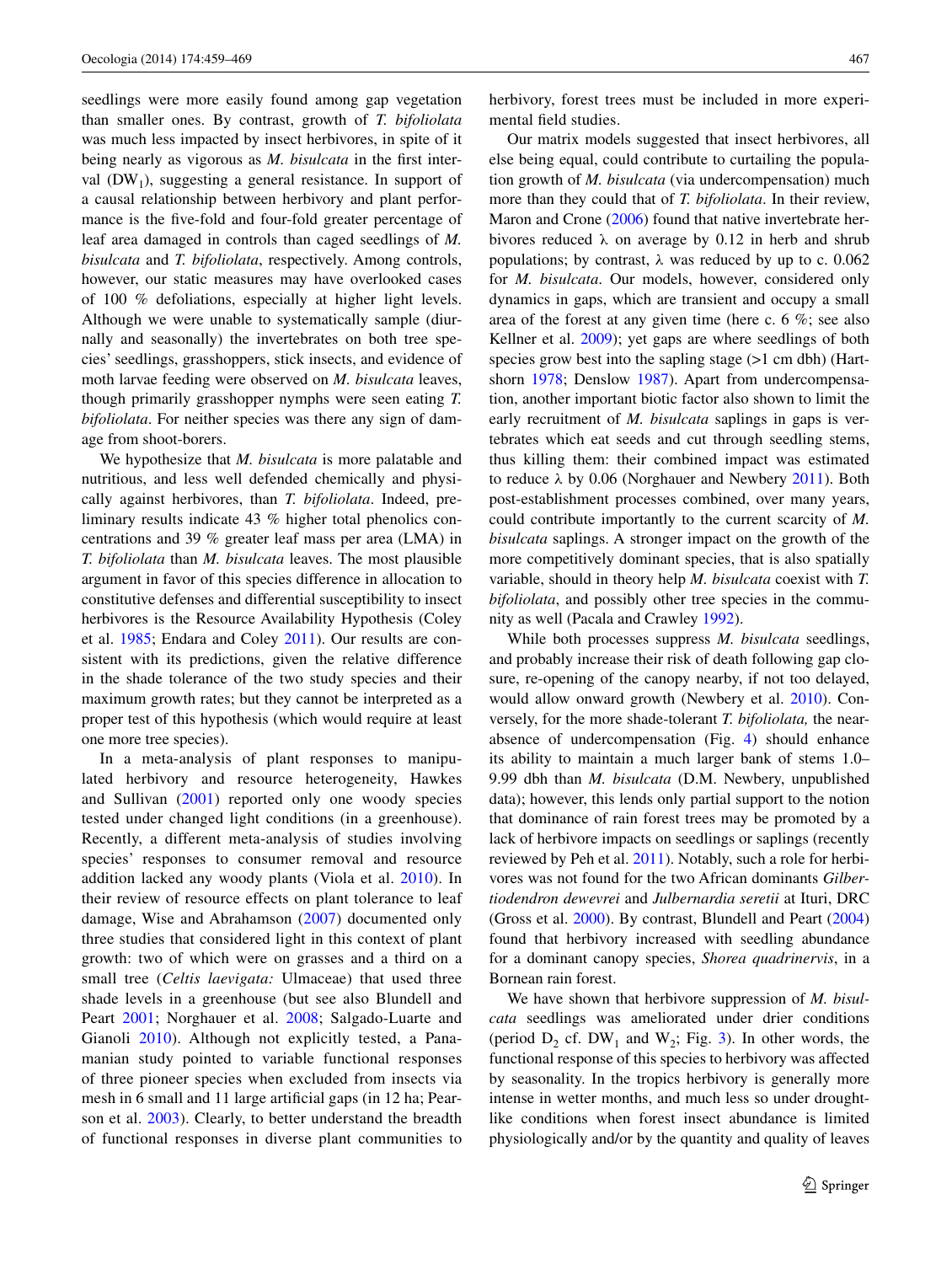available as food (Coley and Barone [1996](#page-9-8); Givnish [1999](#page-9-11); Nair [2007;](#page-10-1) Richards and Coley [2007](#page-10-7); Norghauer et al. [2008](#page-10-9)). Infrequent major drought disturbances are thought to play a determining role in *M. bisulcata* achieving local dominance as groves at Korup (Newbery et al. [2004](#page-10-10), [2013](#page-10-11)), so we would expect an accompanying release from herbivore pressure to enable faster sapling recruitment, not only in gaps, but especially in a better-lit understory across the whole forest.

# **Conclusions**

By manipulating seedling exposure to insects in gaps across a very large area of primary forest, we found that two dominant tree species, *M. bisulcata* and *T. bifoliolata*, showed very different functional responses to herbivory. Our experimental evidence suggests that insect herbivores are playing a key role in limiting the growth and sapling recruitment potential of seedlings of the less shade-tolerant, yet more light-responsive, *M. bisulcata*, but they have a much smaller role in suppressing the more shade-tolerant *T. bifoliolata* population at Korup. Tree-fall gaps are commonly found in many rain forests across the tropics, as are non-pioneer tree species at the lower end of the shade tolerance continuum. Using an explicit framework that integrates these two ecological aspects (Fig. [1](#page-2-0)) may prove powerful for incorporating herbivory, along with life-history traits, into niche-based models of species coexistence.

**Acknowledgments** We thank the Conservator of Korup National Park, P. Ndongmo, and the Ministries of Forestry and Wildlife (MIN-FOF) and Scientific Research and Innovation (MINRESI) in Cameroon for granting us research permission; G.B. Chuyong and R. Kometa of the University of Buea for logistic support; and S. Njibile and C. Ohka for their excellent assistance in the field. All field operations were funded by the University of Bern. The experiments complied with the current laws of the country (Cameroon) in which the experiments were performed.

# **References**

- <span id="page-9-28"></span>Augspurger CK, Kelly CK (1984) Pathogen mortality of tropical tree seedlings—experimental studies of the effects of dispersal distance, seedling density, and light conditions. Oecologia 61:211–217
- <span id="page-9-29"></span>Blundell AG, Peart DR (2001) Growth strategies of a shade-tolerant tropical tree: the interactive effects of canopy gaps and simulated herbivory. J Ecol 89:608–615
- <span id="page-9-1"></span>Blundell AG, Peart DR (2004) Density-dependent population dynamics of a dominant rain forest tree. Ecology 85:704–715
- <span id="page-9-12"></span>Boege K, Marquis RJ (2005) Facing herbivory as you grow up: the ontogeny of resistance in plants. Trends Ecol Evol 20:441–448
- <span id="page-9-22"></span>Canham CD (1989) Different responses to gaps among shade-tolerant tree species. Ecology 70:548–550
- <span id="page-9-4"></span>Carson WP, Anderson JA, Leigh EG Jr, Schnitzer SA (2008) Challenges associated with testing and falsifying the Janzen-Connell

hypothesis: a review and critique. In: Carson WP, Schnitzer SA (eds) Tropical forest community ecology. Blackwell, Oxford, pp 210–241

- <span id="page-9-18"></span>Chazdon RL, Pearcy RW, Lee DW, Fetcher N (1996) Photosynthetic responses of tropical forest plants to contrasting light environments. In: Mulkey SS, Chazdon RL, Smith AP (eds) Tropical forest plant ecophysiology. Chapman & Hall, New York, pp 5–55
- <span id="page-9-6"></span>Clark DB, Clark DA (1985) Seedling dynamics of a tropical tree impacts of herbivory and meristem damage. Ecology 66:1884–1892
- <span id="page-9-17"></span>Clark CJ, Poulsen JR, Levey DJ (2012) Vertebrate herbivory impacts seedling recruitment more than niche partitioning or densitydependent mortality. Ecology 93:554–564
- <span id="page-9-13"></span>Coley PD (1987) Interspecific variation in plant anti-herbivore properties: the role of habitat quality and rate of disturbance. New Phytol 106:251–263
- <span id="page-9-8"></span>Coley PD, Barone JA (1996) Herbivory and plant defenses in tropical forests. Annu Rev Ecol Syst 27:305–335
- <span id="page-9-10"></span>Coley PD, Bryant JP, Chapin FS (1985) Resource availability and plant antiherbivore defense. Science 230:895–899
- <span id="page-9-23"></span>Connell JH (1989) Some processes affecting the species composition in forest gaps. Ecology 70:560–562
- <span id="page-9-0"></span>Crawley MJ (1989) Insect herbivores and plant population dynamics. Annu Rev Entomol 34:531–564
- <span id="page-9-19"></span>Denslow JS (1987) Tropical rain-forest gaps and tree species-diversity. Annu Rev Ecol Syst 18:431–451
- <span id="page-9-16"></span>Dyer LA, Letourneau DK, Chavarria GV, Amoretti DS (2010) Herbivores on a dominant understory shrub increase local plant diversity in rain forest communities. Ecology 91:3707–3718
- <span id="page-9-24"></span>Eichhorn MP, Nilus R, Compton SG, Hartley SE, Burslem DFRP (2010) Herbivory of tropical rain forest tree seedlings correlates with future mortality. Ecology 91:1092–1101
- <span id="page-9-14"></span>Endara M-J, Coley PD (2011) The resource availability hypothesis revisited: a meta-analysis. Funct Ecol 25:389–398
- <span id="page-9-11"></span>Givnish TJ (1999) On the causes of gradients in tropical tree diversity. J Ecol 87:193–210
- <span id="page-9-27"></span>Green JJ, Newbery DM (2001) Shade and leaf loss affect establishment of grove-forming ectomycorrhizal rain forest tree species. New Phytol 151:291–309
- <span id="page-9-30"></span>Gross ND, Torti SD, Feener DH, Coley PD (2000) Monodominance in an African rain forest: is reduced herbivory important? Biotropica 32:430–439
- <span id="page-9-2"></span>Halpern SL, Underwood N (2006) Approaches for testing herbivore effects on plant population dynamics. J Appl Ecol 43:922–929
- <span id="page-9-21"></span>Hartshorn GS (1978) Tree falls and forest dynamics. In: Tomlinson PB, Zimmermann MH (eds) Tropical trees as living systems. Cambridge University Press, London, pp 617–638
- <span id="page-9-25"></span>Hawkes CV, Sullivan JJ (2001) The impact of herbivory on plants in different resource conditions: a meta-analysis. Ecology 82:2045–2058
- <span id="page-9-15"></span>Holt RD, Lawton JH (1994) The ecological consequences off shared natural enemies. Annu Rev Ecol Syst 25:495–520
- <span id="page-9-7"></span>Howe HF, Schupp EW, Westley LC (1985) Early consequences of seed dispersal for a neotropical tree (*Virola surinamensis*). Ecology 66:781–791
- <span id="page-9-9"></span>Janzen DH (1974) Tropical blackwater rivers, animals, and mast fruiting by the Dipterocarpaceae. Biotropica 6:69–103
- <span id="page-9-20"></span>Kellner JR, Clark DB, Hubbell SP (2009) Pervasive canopy dynamics produce short-term stability in a tropical rain forest landscape. Ecol Lett 12:155–164
- <span id="page-9-5"></span>Kulman HM (1971) Effects of insect defoliation on growth and mortality of trees. Annu Rev Entomol 16:289–324
- <span id="page-9-3"></span>Maron JL, Crone E (2006) Herbivory: effects on plant abundance, distribution and population growth. Proc R Soc Lond B 273:2575–2584
- <span id="page-9-26"></span>Marquis RJ (2005) Impacts of herbivores on tropical plant diversity. In: Burslem DFRP, Pinard MA, Hartley SE (eds) Biotic